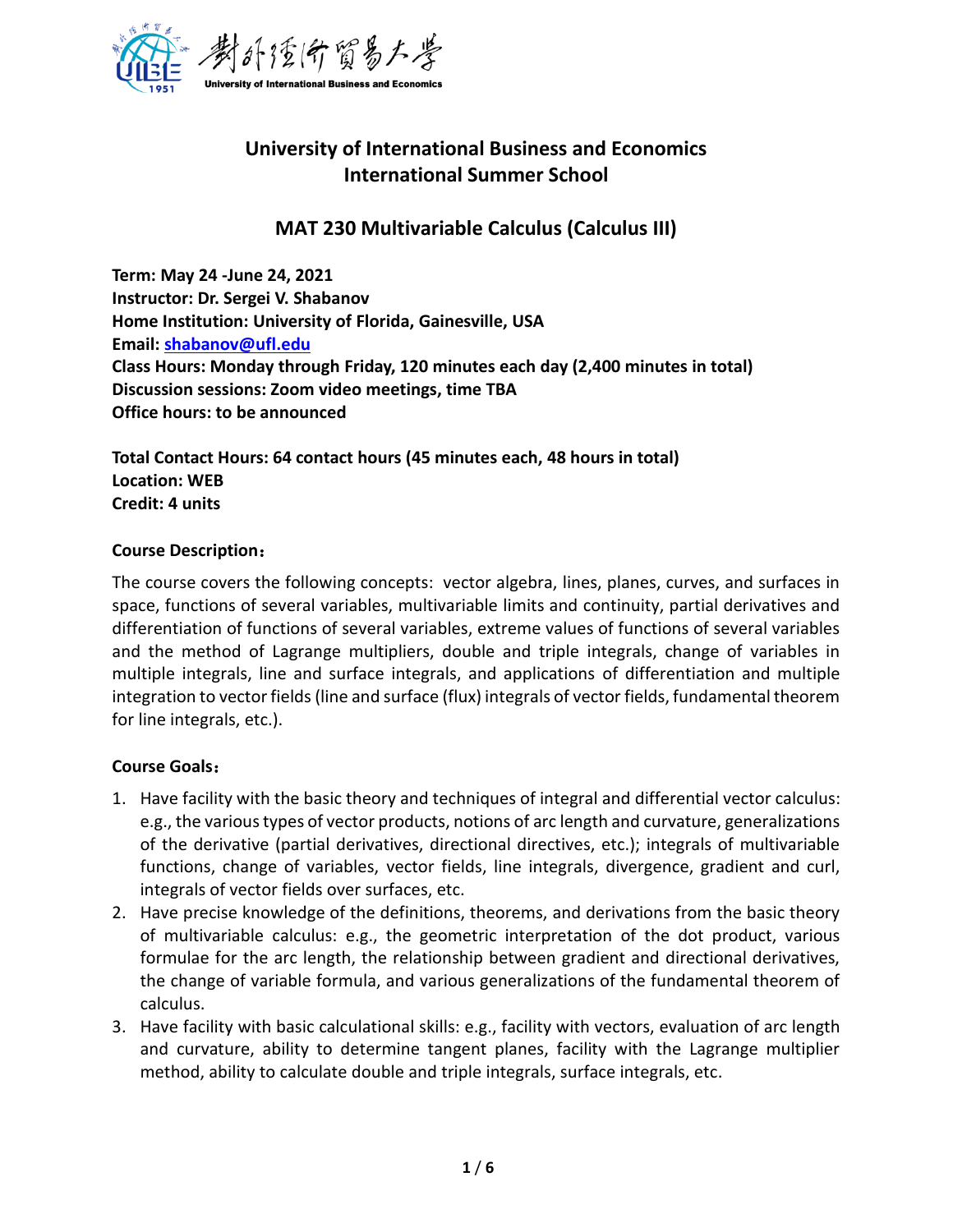

4. Have a rudimentary ability to explain mathematical theory using rigorous mathematical reasoning.

# **Required Textbook:**

S.V. Shabanov, Concepts in Calculus III. Multivariable Calculus, ISBN 978-1-61610-162-6, Edition of 2019.

## **Prerequisites:**

The course is based on Calculus II or its equivalent.

## **Grading Policy:**

Each assignment is graded out 100 points (it is possible to get extra point, in addition to 100, by solving an extra credit problem, if any offered). The average of the two exams makes 60% of the grade, and the average of the three homework assignments makes 40% of the grade. The course score is computed by the rule

G=0.6 (E1+E2)/2 +0.4(HW1+HW2+HW3)/3

where E1 and E2 are the exam score, and HW1,2,3 are the homework assignment scores.

## **Grading Scale:**

|           | 90-100 |     | 72-74    |
|-----------|--------|-----|----------|
| А-        | 85-89  |     | 68-71    |
| B+        | 82-84  | - 1 | 64-67    |
| в         | 78-81  |     | 60-63    |
| <b>B-</b> | 75-77  |     | below 60 |

It should be noted that in many US colleges **C-** is not a passing grade if the course is required for a major.

#### **Lectures:**

All lectures are prerecorded video lectures. The lectures cannot be downloaded and will be available for multiple viewing to all enrolled students. Students are expected to view 2-3 lectures per day as directed by the syllabus and/or instructed during the course. Each lecture is about one hour long. Each video lecture corresponds one section in the textbook. In the beginning of each week students will receive an instruction which video lectures they have to study for the current week.

#### **Q&A Zoom sessions:**

Every week there will be a 2-hour Q&A zoom discussion session devoted to the material of the lectures for a current week. An instructor can answer any questions about the current week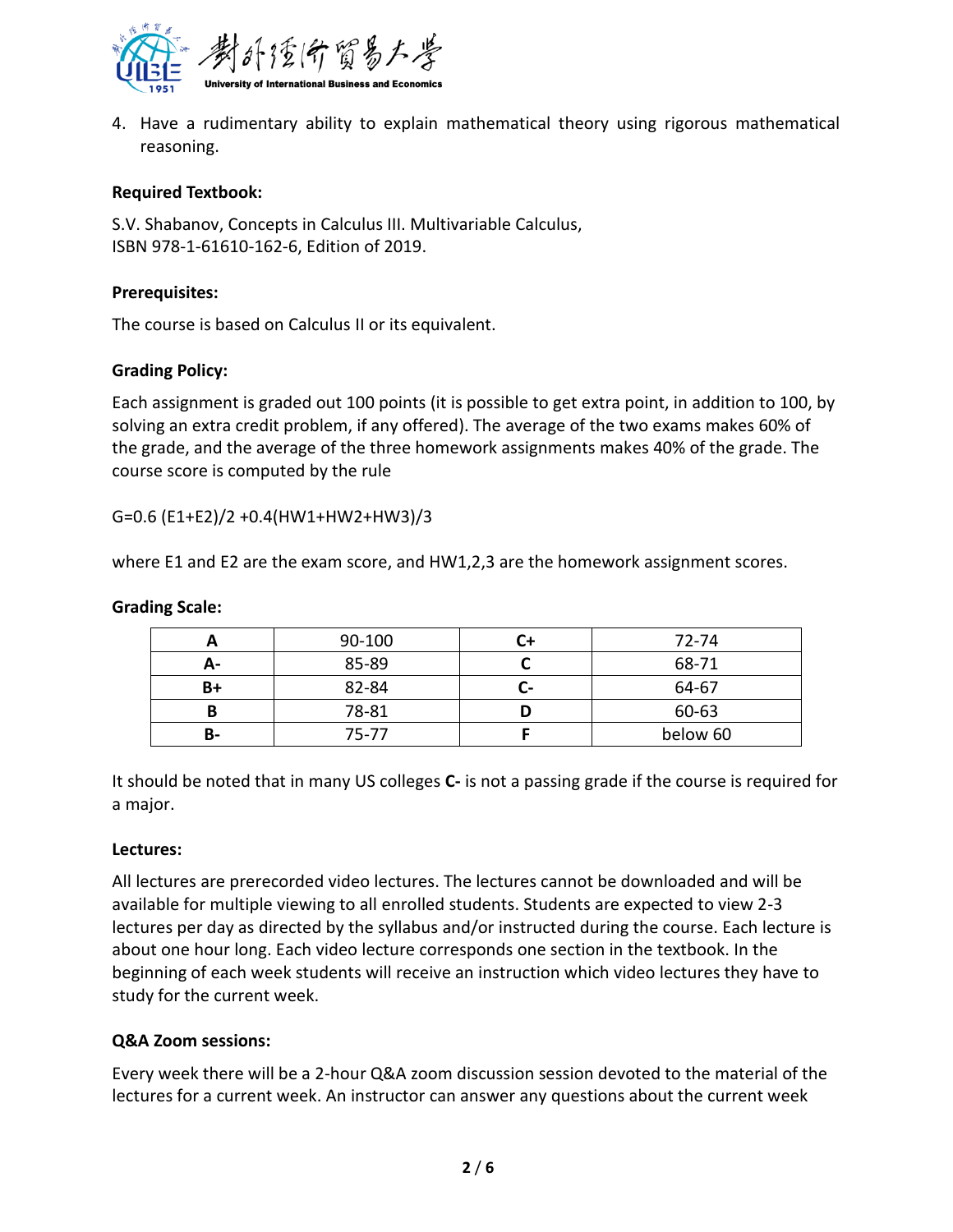

lectures, clarify some of the concepts with examples from homework assignments if necessary (or asked).

# **Exams:**

There will be three graded homework assignments, one midterm exam, and a final exam. **The homework assignments** are not cumulative. Each assignment will contain problems from a particular part of the course. Each assignment will be open to start at a specific time and will be closed after two hours. During this designated period of time students have to solve the problems, scan their work into a PDF format, and submit to the course TA as instructed in the assignment sheet. It must be noted that that no late submission will be accepted. Each submission must contain the signed student honesty pledge (provided in the assignment sheet. A full credit for a solution is awarded ONLY if all technical details are included into the submission. NO credit for plain answers without calculations and/or reasoning. The instructor reserves a right to video interview students whose solutions have similarities that are unlikely to occur (e.g., identical small technical errors, and similar). If any of these students show the lack of ability to solve similar problems during the interview, all students in the group receive no points for the assignment (no investigation who copied from who will be conducted). By signing the honesty pledge, a student agrees to a possible video zoom interview if a violation of the academic honesty is suspected. So, it is STRONGLY recommended that the students do not discuss the assignments problems during the two-hour period after the assignment is open. Preliminary the homework assignments are scheduled on Mondays May 31, June 7, and Friday, June 18, time to be announced. **The mid-term and final exams** are cumulative. They will be conducted in class, proctored by UIBE TAs and local professors, and supervised by the instructor via zoom. The problems are released by the instructor at the beginning of the exam via zoom. Students will have 2 hours to finish the work, scan their work in front of the zoom camera, and email it to the course TA and the instructor within specified period of time. Any submission received outside the specified time window will NOT be accepted. The exams are free-response assignments. No credit for plain answers. The logic and technical details of solutions must be given in order to get a credit. No notes, no books, no calculators or any other electronic devices are permitted on the exams. One formula sheet is permitted (an A4 sheet, back and front). Makeups for missed exams are only with a written medical excuse approved by the school administration. The mid-term exam is scheduled on the third week of the school, and the final will take place on June 24.

# **Course Schedule: (tentative)**

# **WEEK ONE: Vector algebra, lines and planes in space**

**Mon:** Sections 1-3. Euclidean geometry. Lines and planes in space. Rectangular coordinate systems. Rigid transformations in space. Rotations and translations of a coordinate system. Distance between two points. Algebraic description of sets in space. Spheres and balls. Vectors. Vector algebra. Parallelogram rule. The dot product. Geometrical significance of the dot product.

Assignment: 1.10 (1, 6, 7, 9, 11, 19, 21), 2.5 (3, 4, 8, 9, 11), 3.8 (2, 4, 5, 9, 11, 15),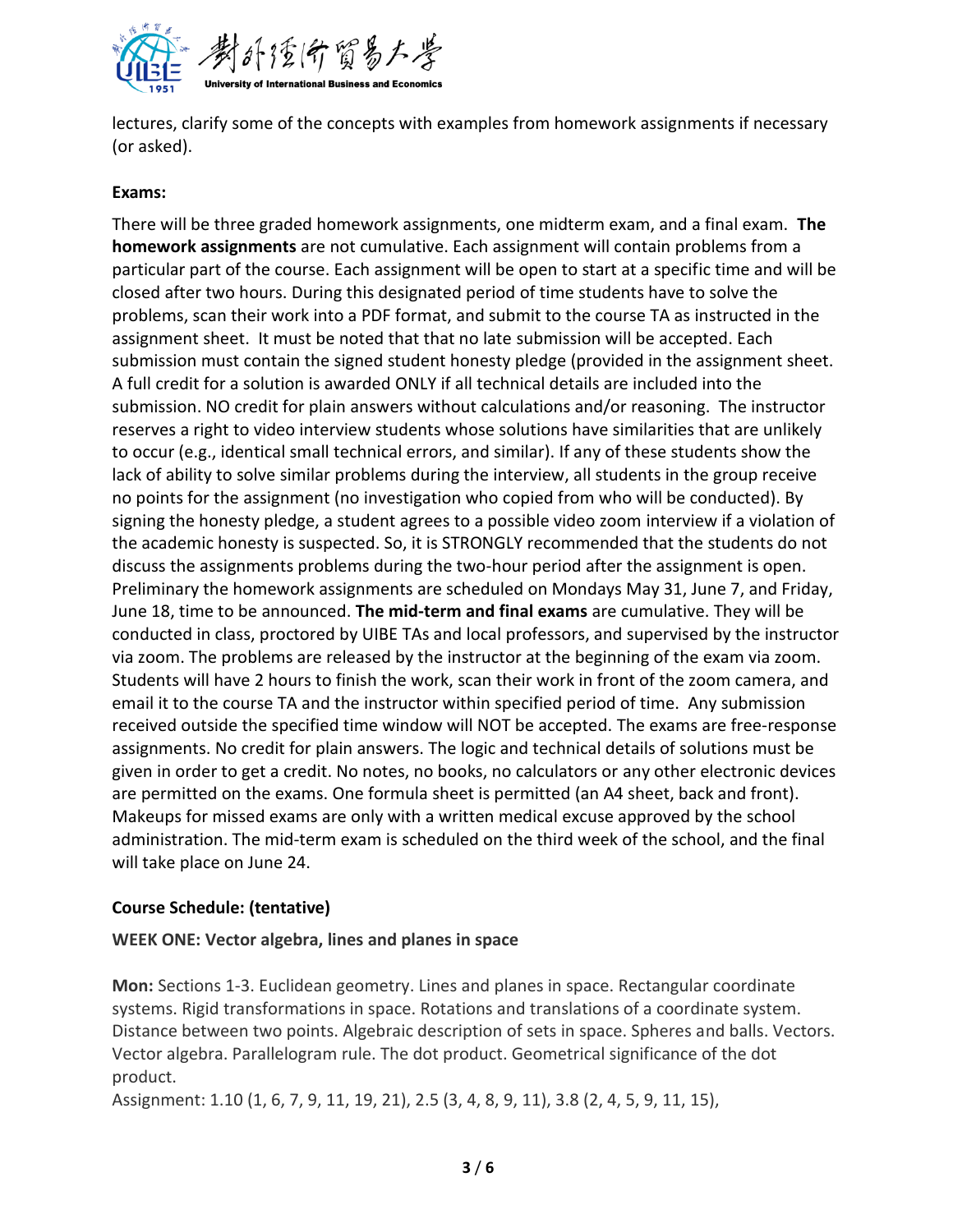

**Tues:** Sections 4-5. The cross product. Geometrical significance of the cross product. Area of a parallelogram. Area of a triangle. Criterion for two vectors being parallel. Triple product. Its geometrical significance. Volume of parallelepiped. Criterion for three vectors being coplanar. Assignment: 4.6 (2, 3, 4, 11, 16, 19, 26), 5.5 (2, 4, 6, 8, 9, 13)

**Wed:** Sections 6-7. Algebraic description of lines in space. Vector, parametric, and symmetric equations of a line. Distance between a line and a point. Algebraic description of planes in space. Distance between a plane and a point.

Assignment: 6.5 (1, 3, 7, 9, 11, 21), 7.5 (2, 7, 9, 10, 11, 12, 18, 23).

**Thurs:** Q&A zoom session

**Fri:** Sections 9-10. Quadric surfaces in space. Classification of quadric surfaces. Paraboloids, hyperboloids, cones, and ellipsoids. Vector functions. Continuous vectors functions and curves in space. Parametric curves and parameterization of a space curve. Graphing parametric curves. Assignment: 9.6 (1-5, 11-15, 25, 26). 10.4 (1-10).

# **WEEK TWO: Curves in space and vector functions**

**Mon: Homework 1** Sections 11-12. Derivative of a vector function. Its geometric significance. Tangent line to a curve. Smooth curves. Integration of vector functions. Fundamental theorem of calculus for vector functions. Reconstruction of a vector from its derivative. Solving Newton's equations in mechanics.

Assignment: 11.4 (1-3, 6, 7, 11, 19), 12.5 (1-3, 7-10, 12)

**Tues:** Sections 13-14. Arc length of a curve. Theorem about arc length of a smooth curve. Curvature of a smooth curve. Geometric significance of curvature. Curvature radius. Unit tangent and normal vectors. Osculating plane and circle. Applications to mechanics: tangent and normal accelerations.

Assignment: 13.3(1, 3, 4, 8-9, 16, 17), 14.3 (1-7, 14-17)

**Wed:** Sections 16-19. Functions of several variables. Range and domain. Graph of a function of two variables as a surface in space. Level sets. Level surfaces of a function of three variables. Limits and continuity. Limit along a curve. Squeeze principle. General strategy to analyze multivariable limits. Continuity of polynomials. Continuity of composition of continuous functions. . Partial derivatives. Geometrical significance of partial derivatives. Partial derivatives as functions.

Assignment: 16.4 (4-12, 18-21), 17.3 (1, 2, 8, 9, 23, 24), 18.6 (4-8, 15, 16), 19.3 (3-6, 8, 12, 17). **Thurs:** Q&A zoom session

**Fri: Midterm Exam**

# **WEEK THREE: Differentiation of functions of several variables**

**Mon:** Sections 20-22. Higher order partial derivatives. Clairaut's theorem. Reconstruction of a function from its partial derivatives. Integrability conditions. Differentiability of a function as the existence of a good linear approximation. Tangent plane approximation for functions of two-variables. Linearization of a function near a point. Continuity of partial derivatives as a sufficient condition for differentiability. Chain rules and implicit differentiation. Implicit function theorem.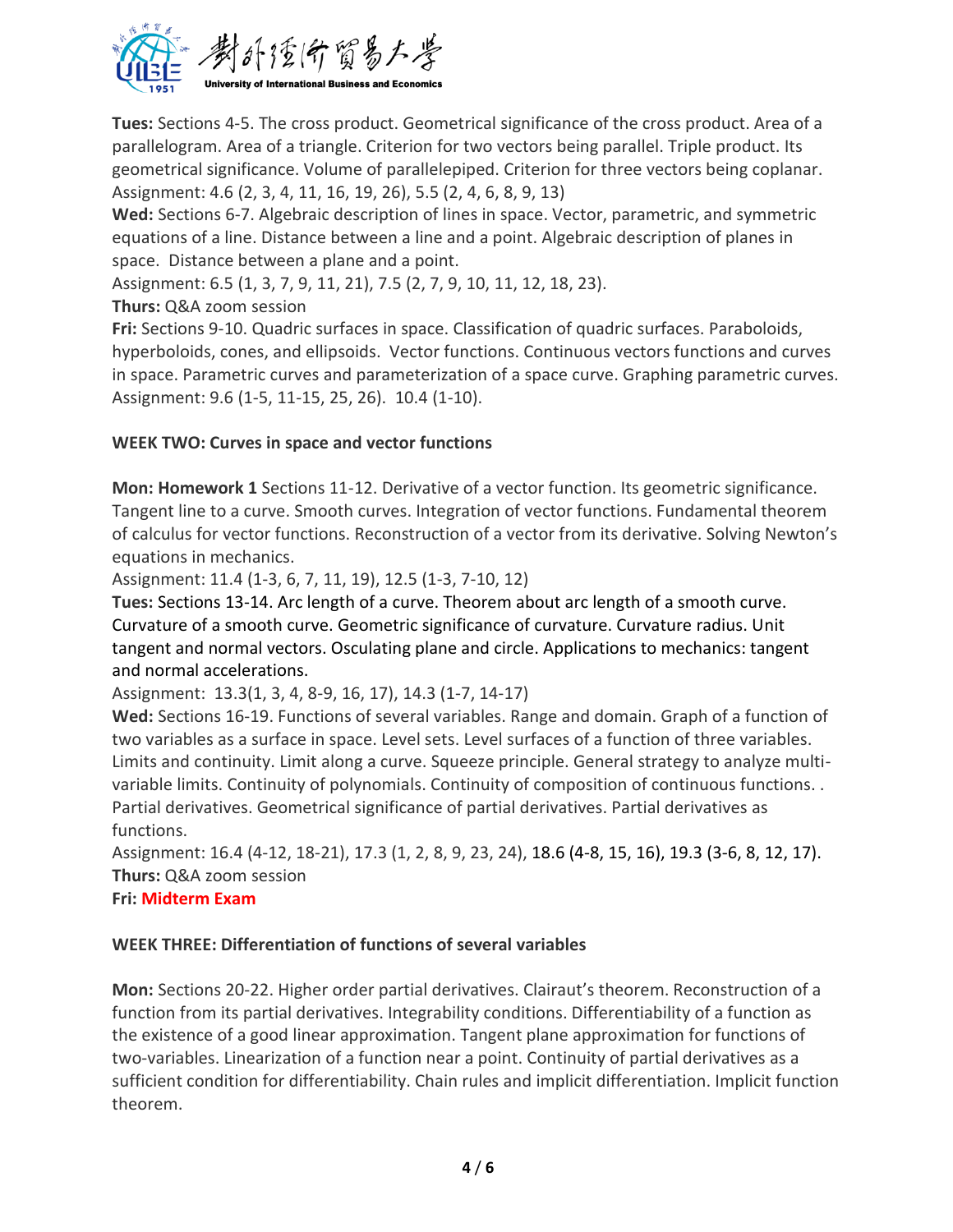

Assignment: 20.4 (2-6, 10, 14, 20), 21.6 (1, 5, 7-10, 14, 15, 23), 22.7(2, 6, 7, 11, 25, 26, 31) **Tues:** Sections 23-24. Differential. Its geometric significance. Higher order differentials and Taylor polynomials. Accuracy of a linear approximation. Taylor polynomial approximations. Estimation of error of the Taylor approximation for functions with continuous partial derivatives. Directional derivative. Its geometric significance. The gradient and its geometric significance.

Assignment: 23.7 (1-3, 9, 10, 27, 28), 24.5(4-6, 9, 11, 15, 24, 28, 29, 45)

**Wed:** Sections 25- 26. Extreme values. Critical points and the gradient. Second derivative test for functions of several variables. Extreme values on a set. Extreme value theorem.

Assignment: 25.6(1, 6-10, 13-15), 26.6(1-3, 27-29).

**Thurs:** Q&A zoom session

**Fri:** Sections 27-29. Extreme values of a function of several variables on smooth curves and surfaces. The Lagrange multiplier method. The volume problem. Lower and upper sums to estimate a volume under a surface. The double integral and its properties. Assignment: 27.6(3-6, 9, 11), 28.6(2, 10, 11, 15, 16), 29.1(3, 4, 8-10)

# **WEEK FOUR: Multiple integrals**

**Mon:** Sections 30-31. Iterated integrals. Fubini's theorem. Evaluation of double integrals over general regions. Vertically and horizontally simple planar regions and their algebraic description. Reversing the order of integration in an iterated integral.

Assignment: 30.3(1-8), 31.6(1-3, 6-13, 28-33)

**Tues:** Sections 32-33. Reversible transformations in a plane. Change of variables in a plane. Jacobian. Change of variables in double integrals. Example: Double integral in polar coordinates. Symmetry and area preserving transformations in double integrals. The mass problem. Definition of a triple integral. Properties of a triple integral.

Assignment: 32.5(1-3, 9-11, 17-19, 27, 28), 33.5(11-13, 19, 21-23)

**Wed**: Sections 34-36. Fubini's theorem for triple integrals. Evaluation of triple integral over vertically simple spatial regions. Reversible transformations in space. Change of variables. Jacobian. Change of variables in triple integrals. Example: Triple integrals in spherical and cylindrical coordinates. Volume of an ellipsoid.

Assignment: 34.6(1, 2, 4, 7, 8, 13, 18, 21-23), 35.6(4-6, 9-11, 18-27)

**Thurs:** Q&A zoom session

**Fri:** Sections 38-39. Line integral along a smooth curve. Surface integral over a smooth surface. Surface area. Evaluation of the surface integral over a graph of function of two variables. Assignment: 38.3(1, 3, 5, 14, 18), 39.5(2-4, 6, 7, 9, 28).

# **WEEK FIVE: Vector fields and vector calculus**

**Mon:** Sections 41-42. Fluid and gas flows. Velocity of the flows. Vector fields. Graphic representation of a vector field. Flow lines. Line integral of a vector field over a smooth curve. Application: Work done by a force field in moving an object along a smooth curve. Conservative vector fields. Fundamental theorem for line integrals of conservative vector fields. Pathindependence of line integrals and the curl of a vector field.